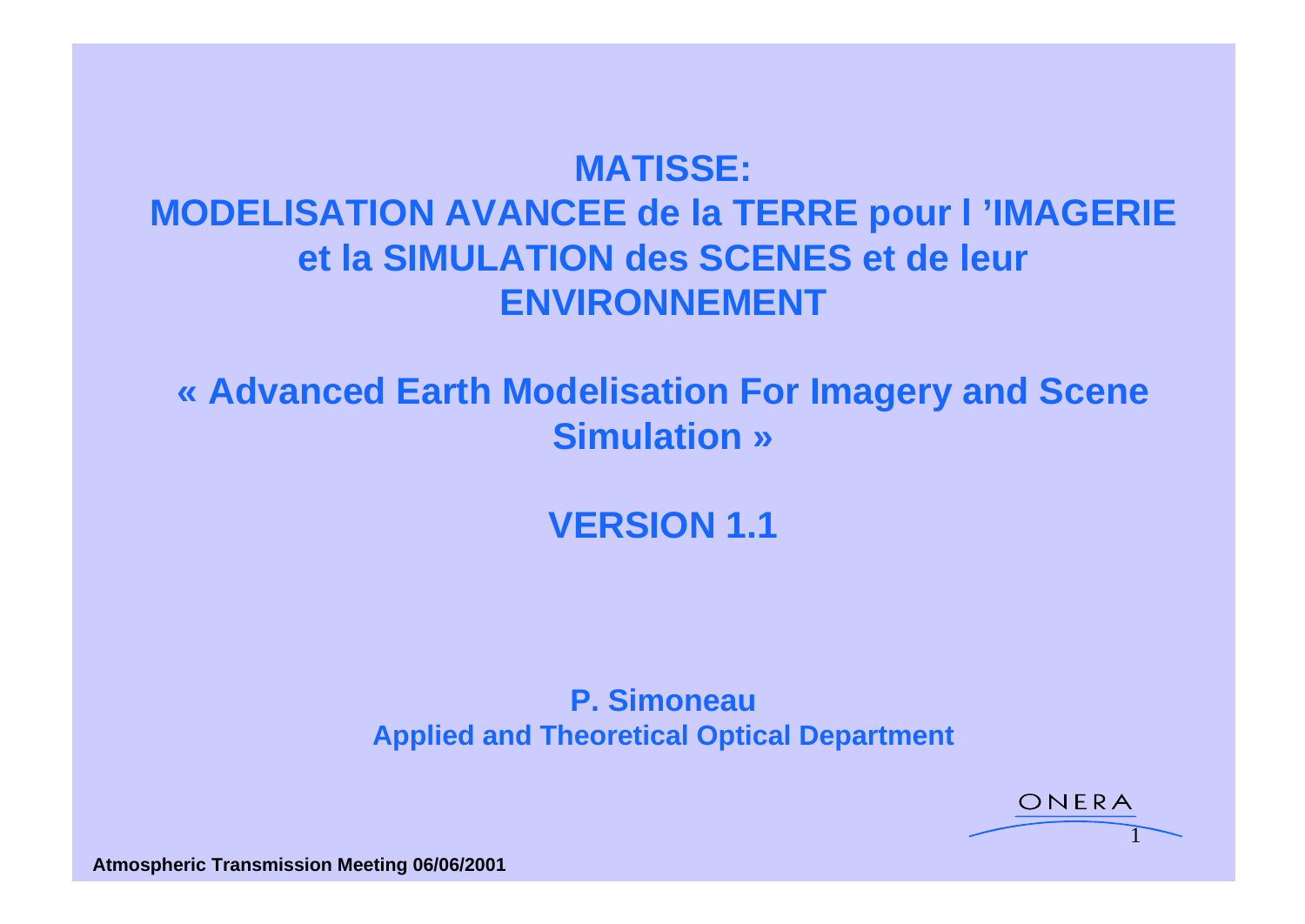# **Goal of MATISSE : Radiance images**

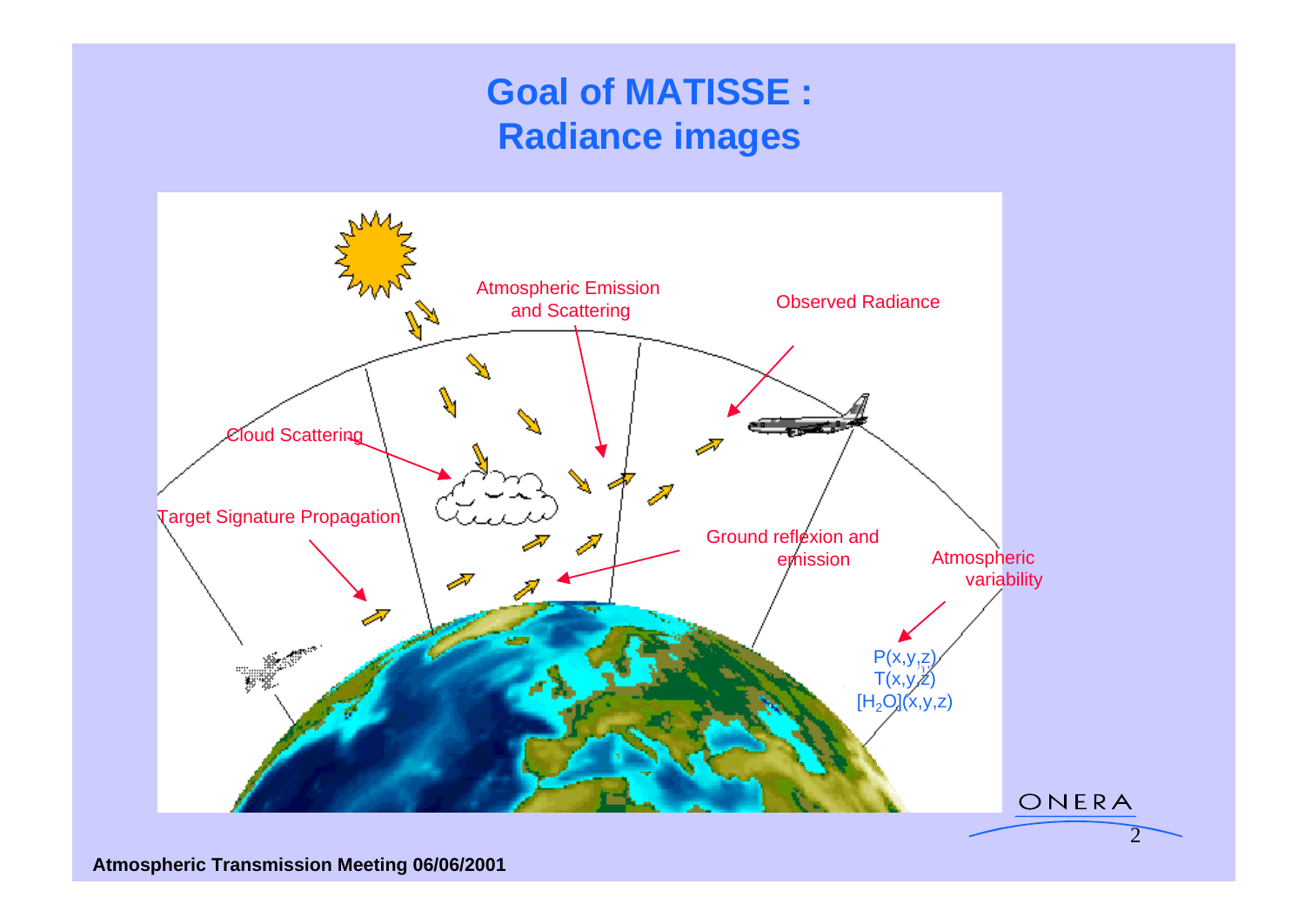# **Why MATISSE ?**

#### • **Coherent radiance images**

- target detection studies
- contrast of natural background
- **Atmospheric spatial variability computation**
- **New functionalities**
- **Insertion of the code in computation chains**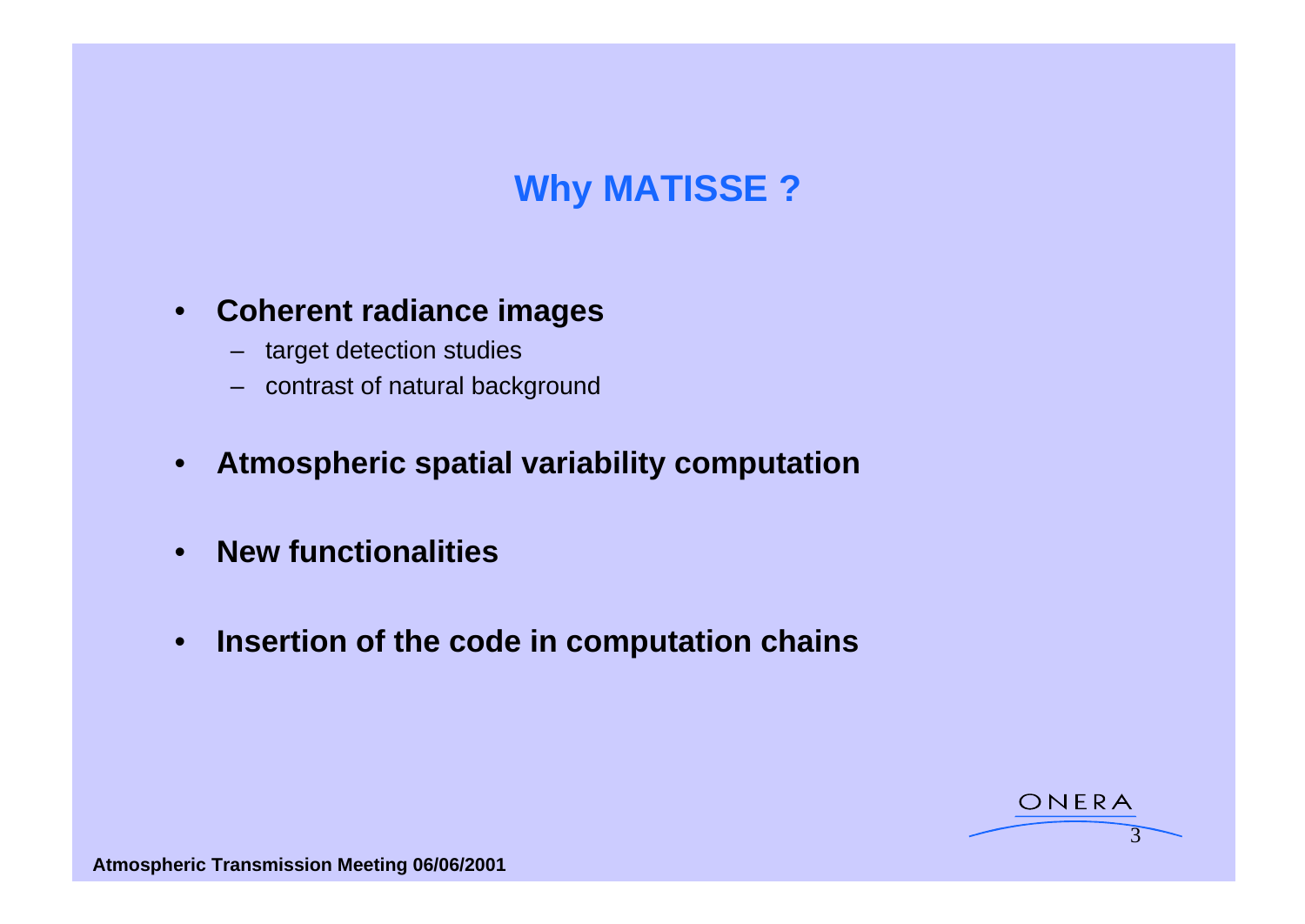### **Why Matisse ? Atmospheric Spatial variability (prototype results)**





ONERA

 $\sim$ 

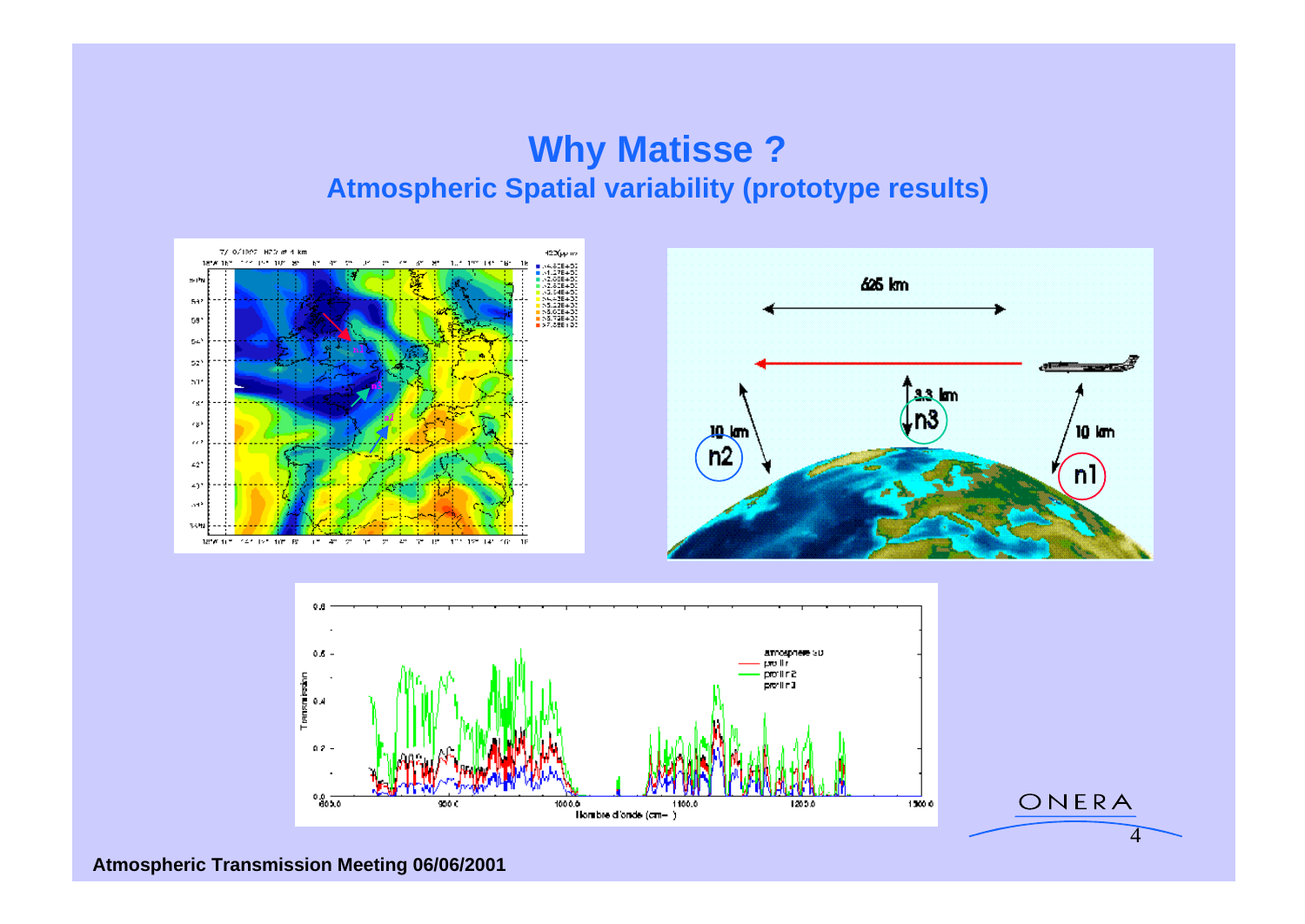## **Description of the code**

ONERA

 $5$  and  $5$ 

#### • **Core**

- General method
- Transmission model
- Source function computation

#### • **Natural backgrounds**

- Ground modelisation
- Cloud modelisation
- **Target signature transmission**
- **Language and computer**
- **Secondary Data Bases**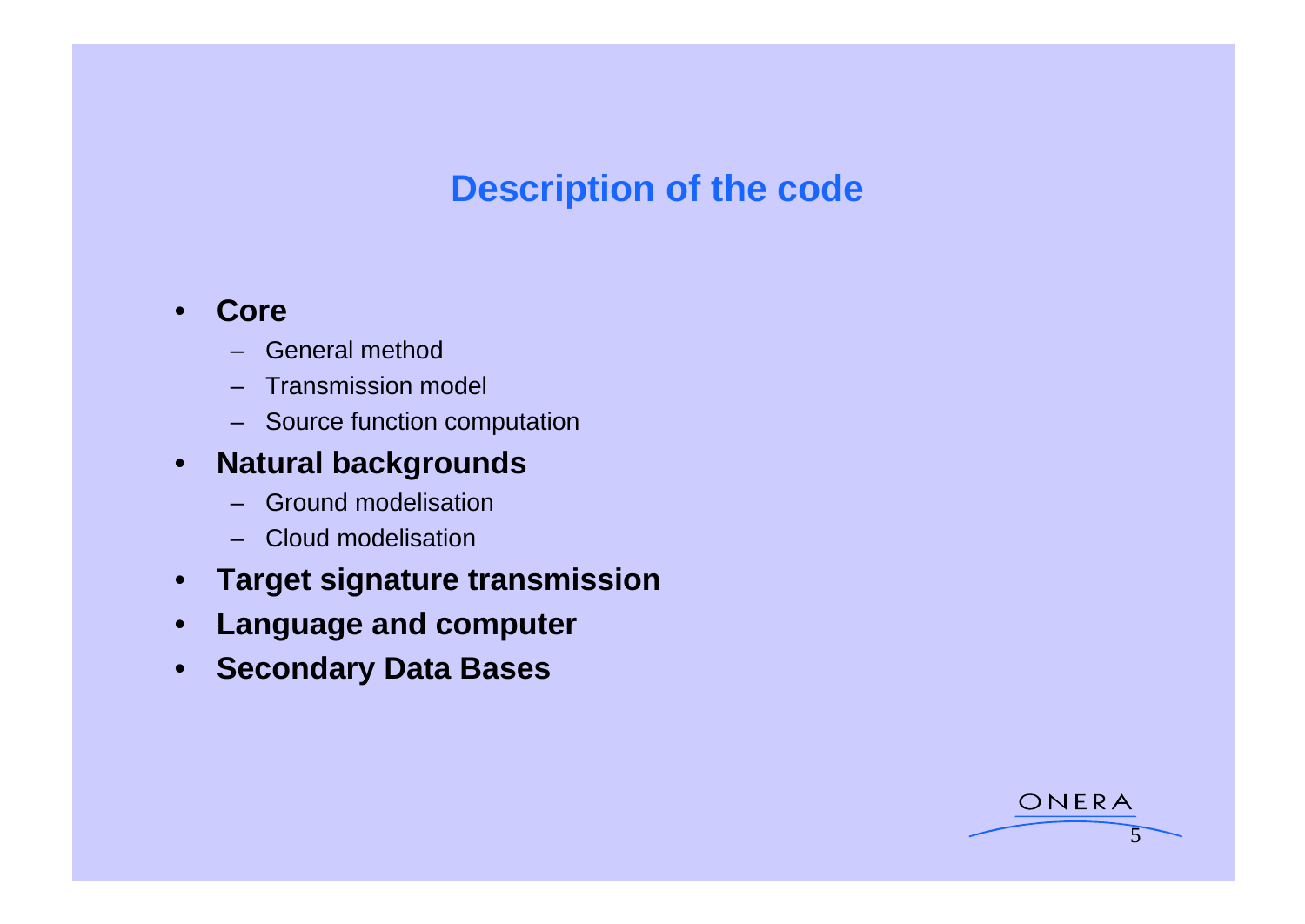## **General method Source functions computation**

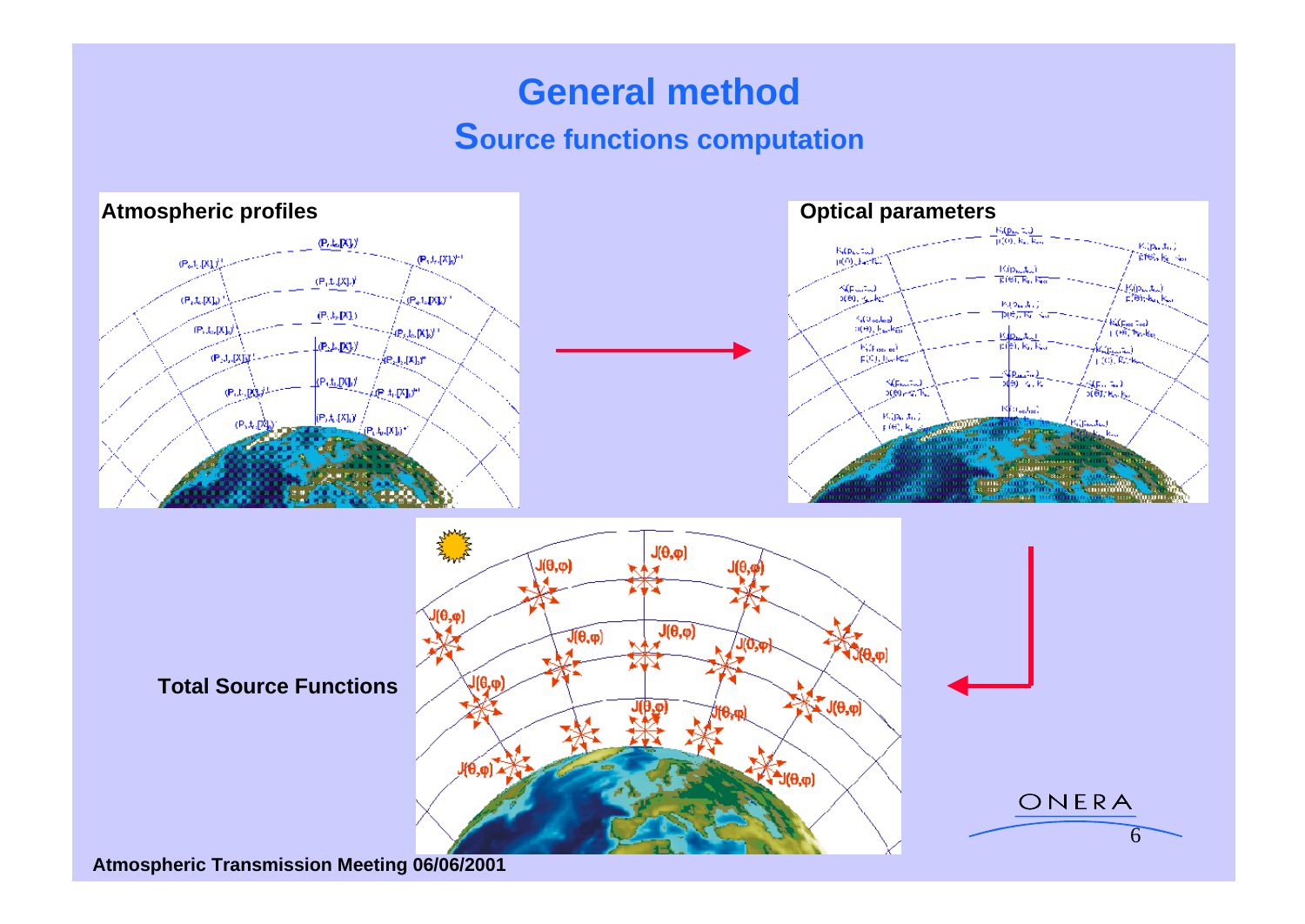### **General method Source functions propagation**



 $\Rightarrow$  all the radiatives parameters (sources functions, surfaces radiances, absorption coefficients, ...) are stored

ONERA

 $7$  and  $7$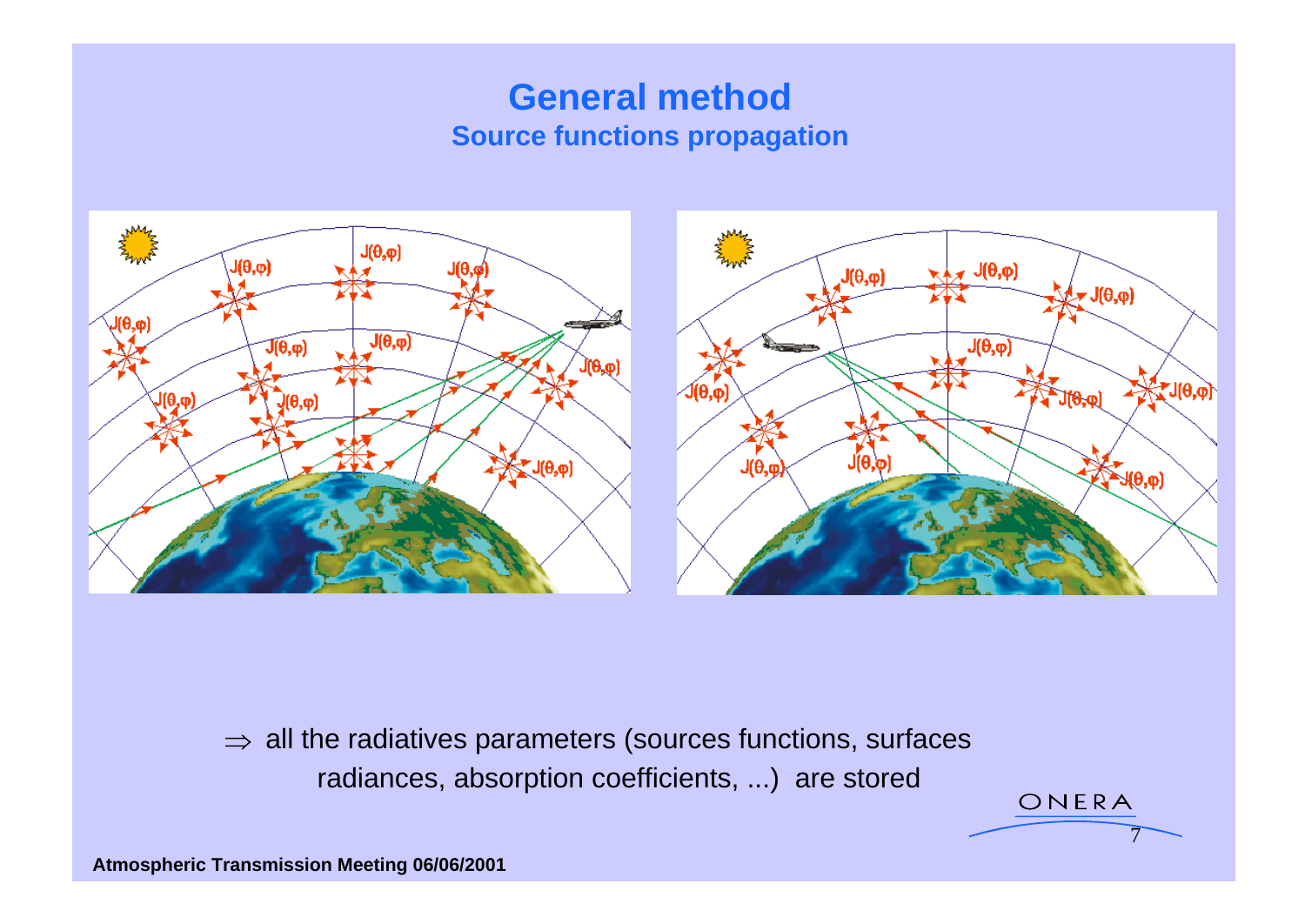## **Application**

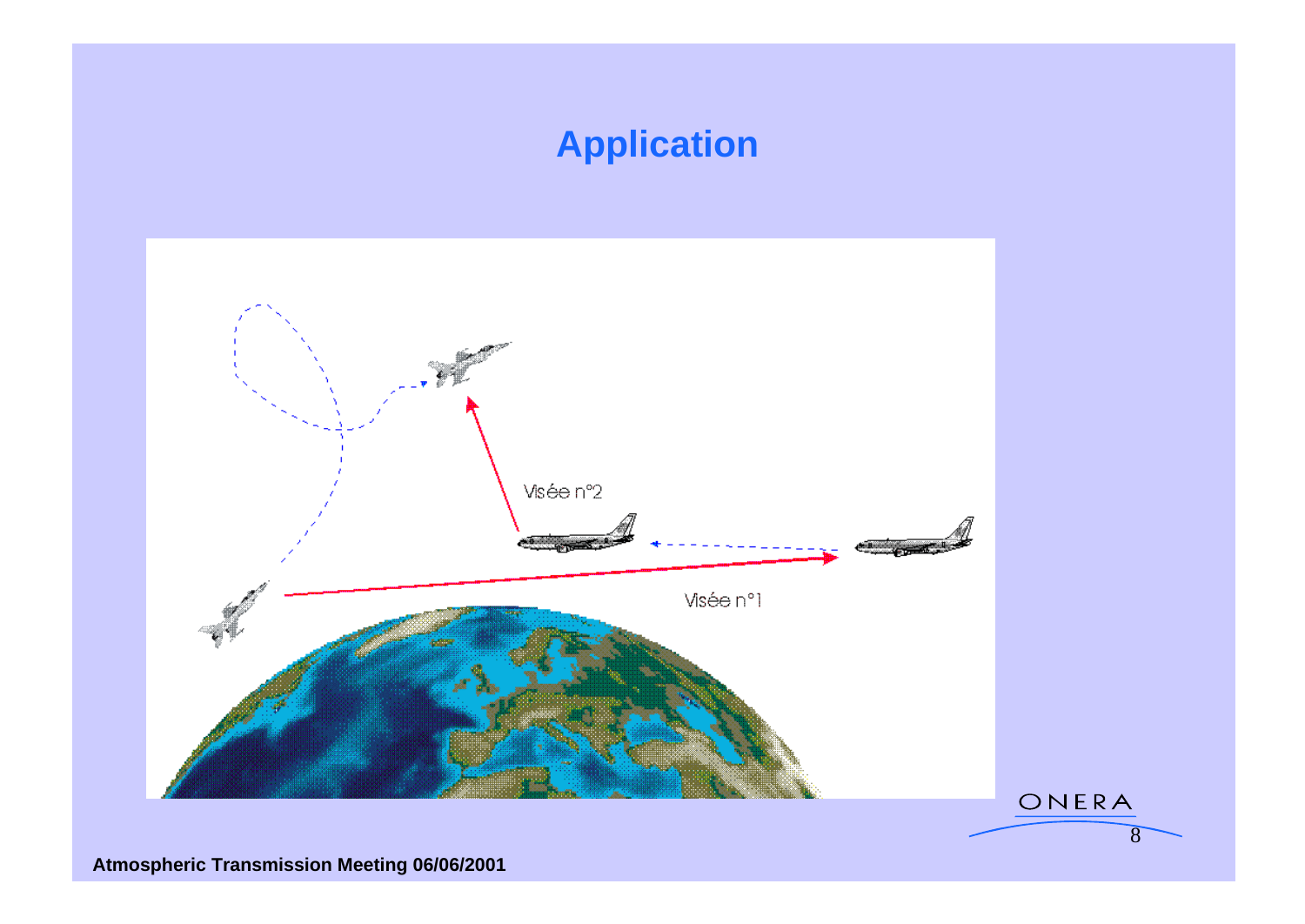**Need to use Beer 's law**

**LBL method**

 $\rightarrow$  K distribution method

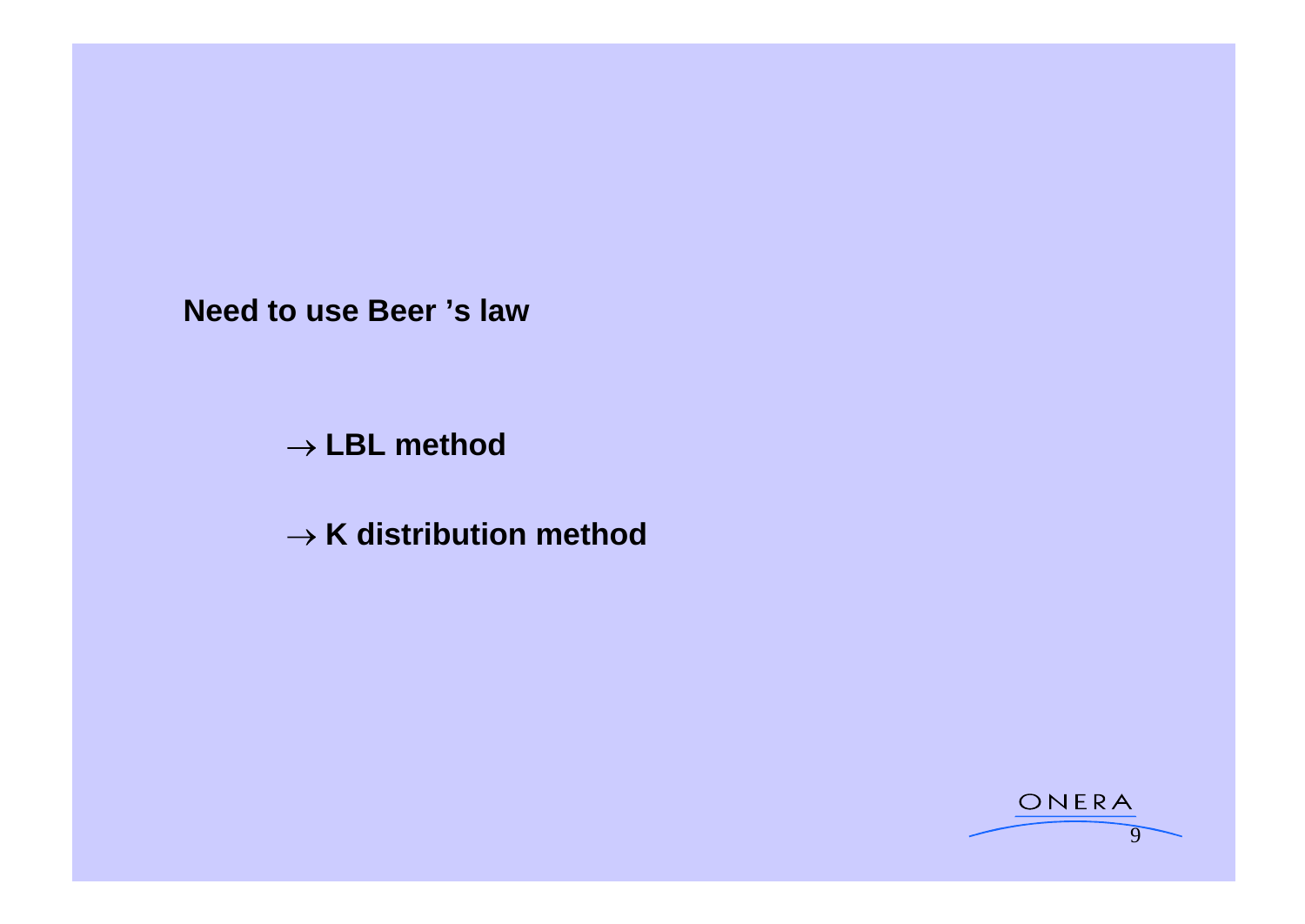# **Transmission model CK model (1/3)**

#### • **Advantages**

- Beer 's law
- molecular absorption / aerosols scattering coupling

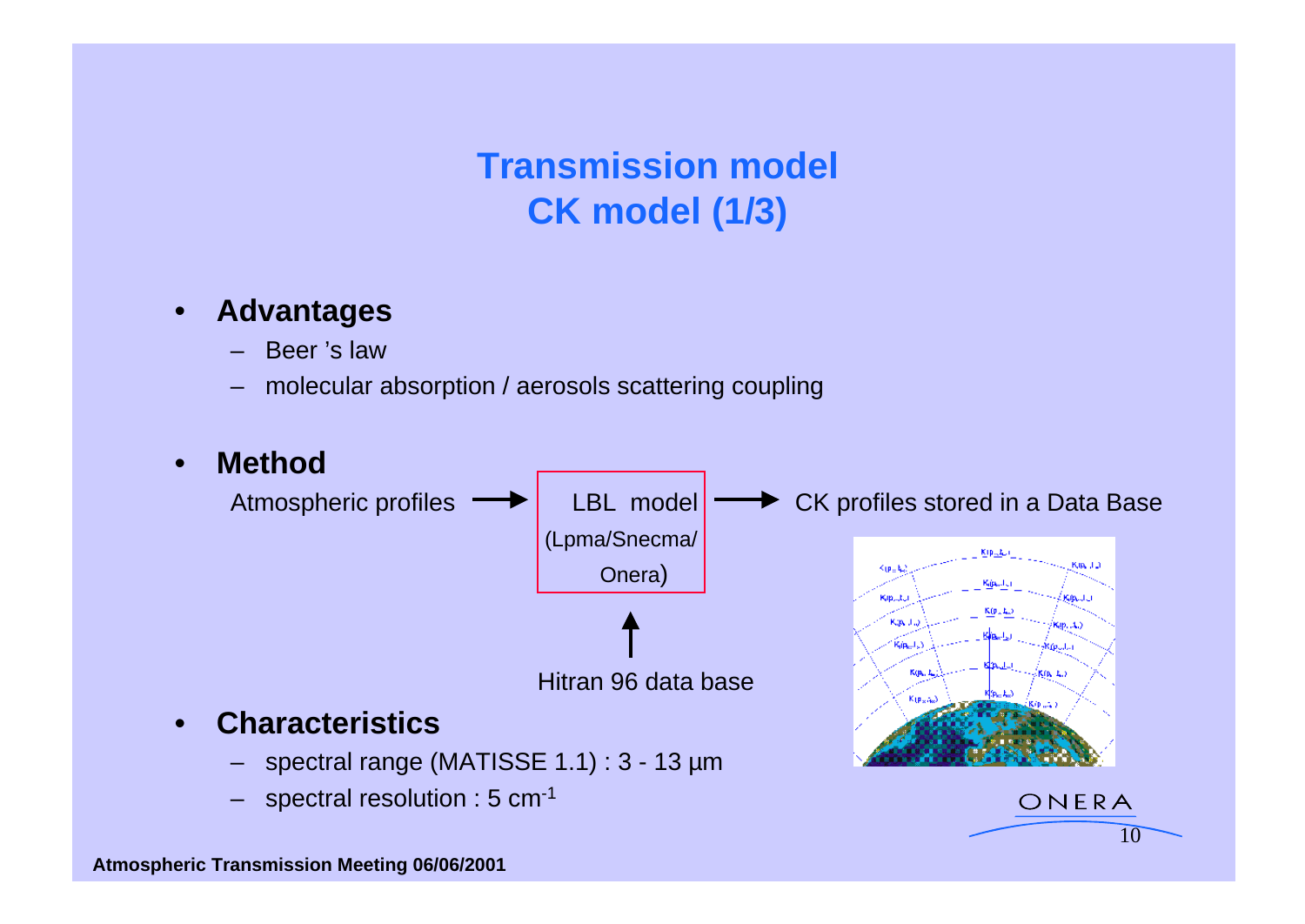# **Transmission model CK model (2/3)**

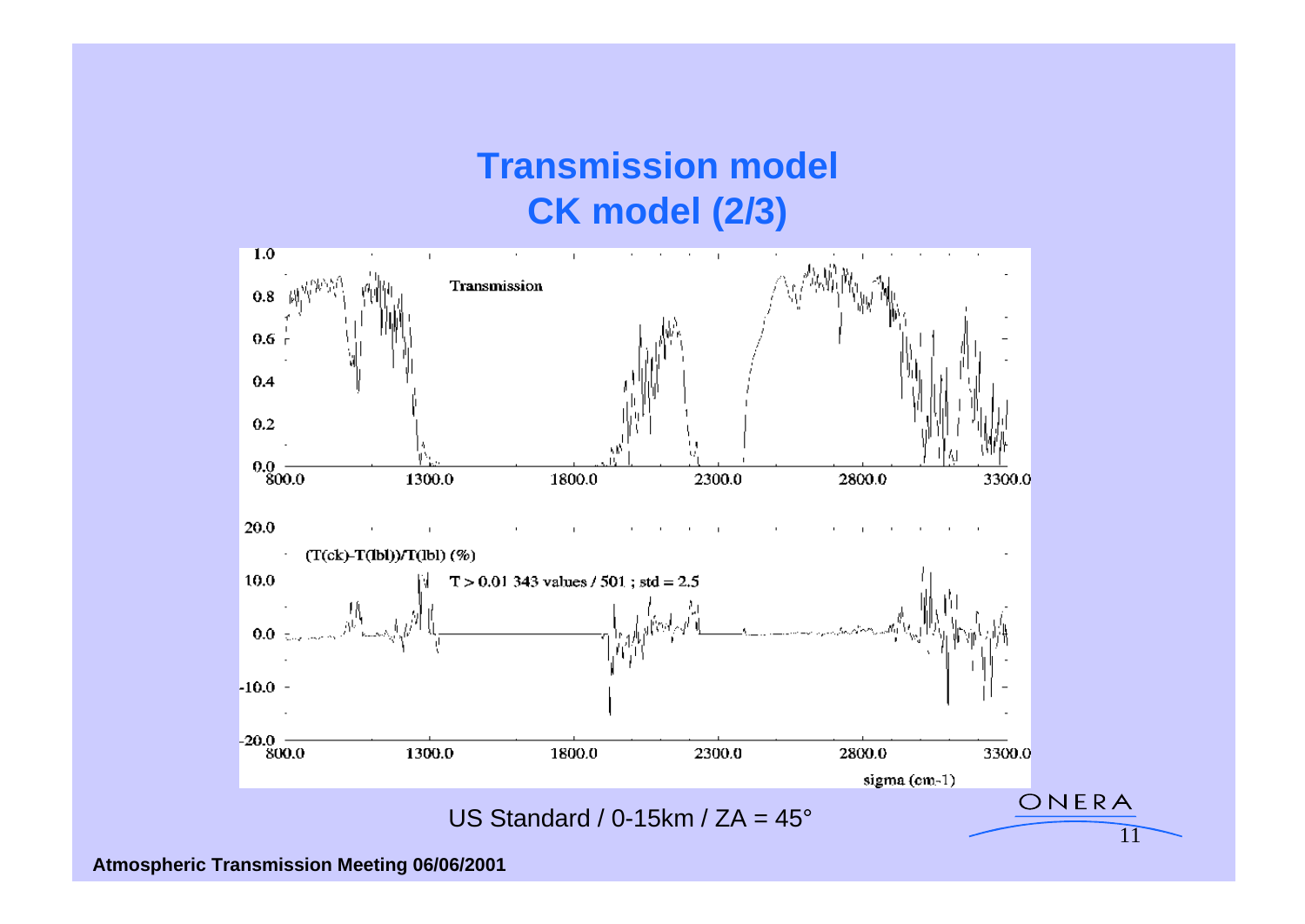# **Transmission model CK model (3/3)**

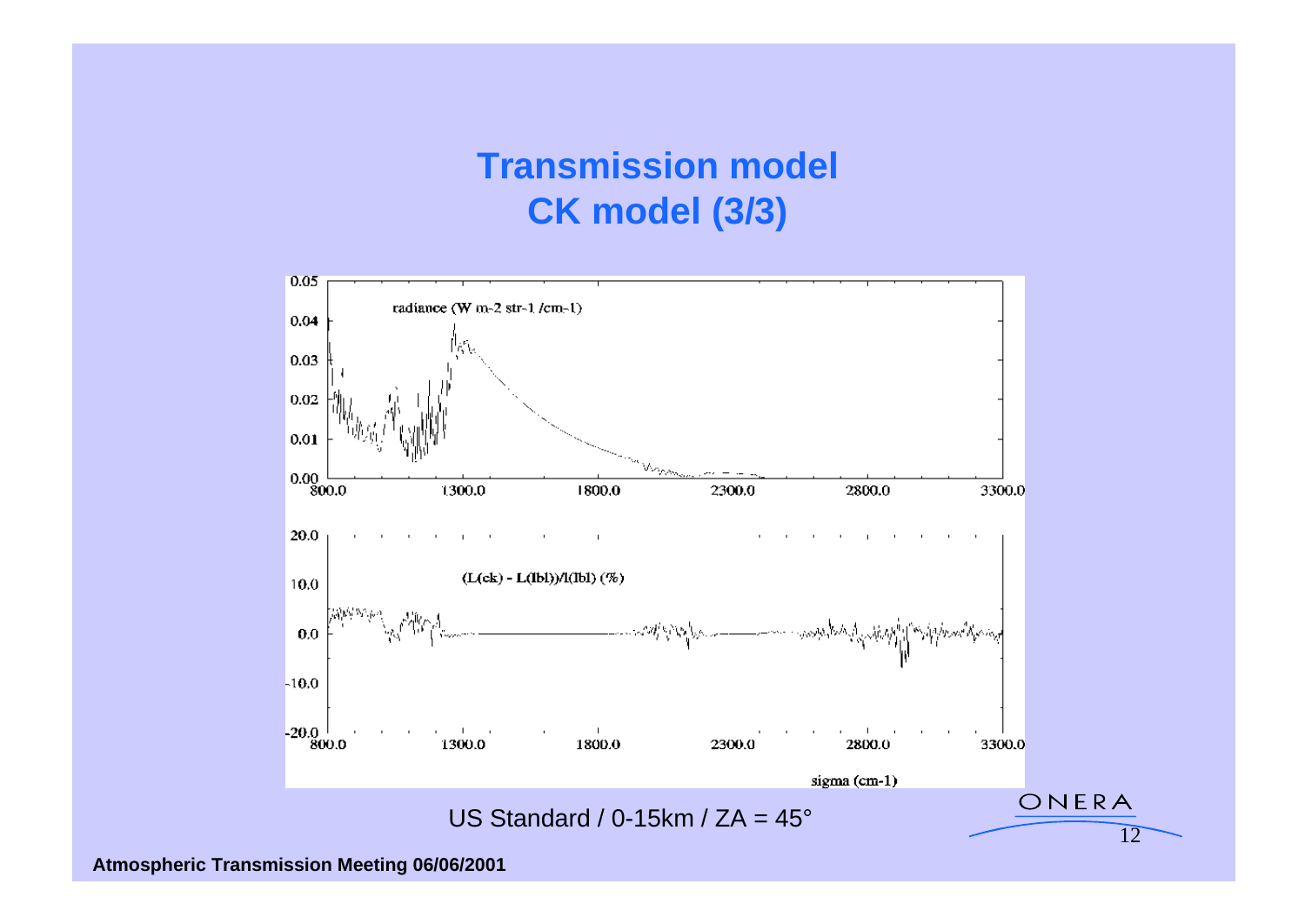### **Source functions computations (1/2)**

 $J_{\text{tot}}(\theta, \varphi) = J_{\text{ss}}(\theta, \varphi) + J_{\text{th}} + J_{\text{ms}}(\theta, \varphi)$ 

#### **Two ' horizontal ' spatial resolutions**

#### → High resolution (0.25°x0.25°)

- Single scattering :  $J_{ss}(\theta,\varphi)$
- Thermal emission :  $J_{th}$

#### → Low resolution (5°x5°)

– multiple scattering :  $J_{ms}(\theta,\varphi)$ 

 $\rightarrow$  RTRN21 (Nakajima) : DOM + TMS

ONERA

 $13$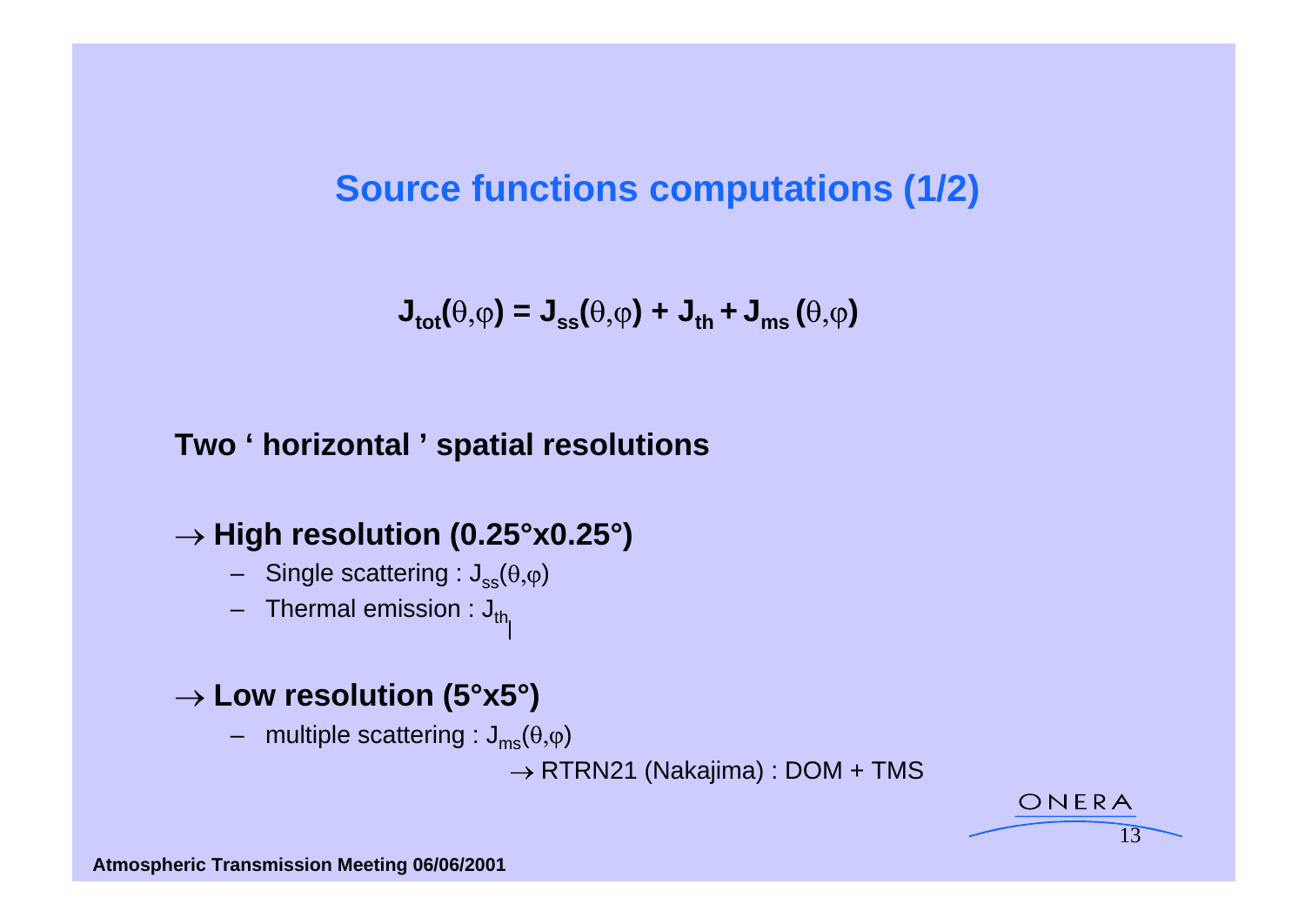## **Source functions computations (2/2)**



 $14$  and  $14$  and  $14$  and  $14$  and  $14$  and  $14$  and  $14$  and  $14$  and  $14$  and  $14$  and  $14$  and  $14$  and  $14$  and  $14$  and  $14$  and  $14$  and  $14$  and  $14$  and  $14$  and  $14$  and  $14$  and  $14$  and  $14$  and  $14$  and  $14$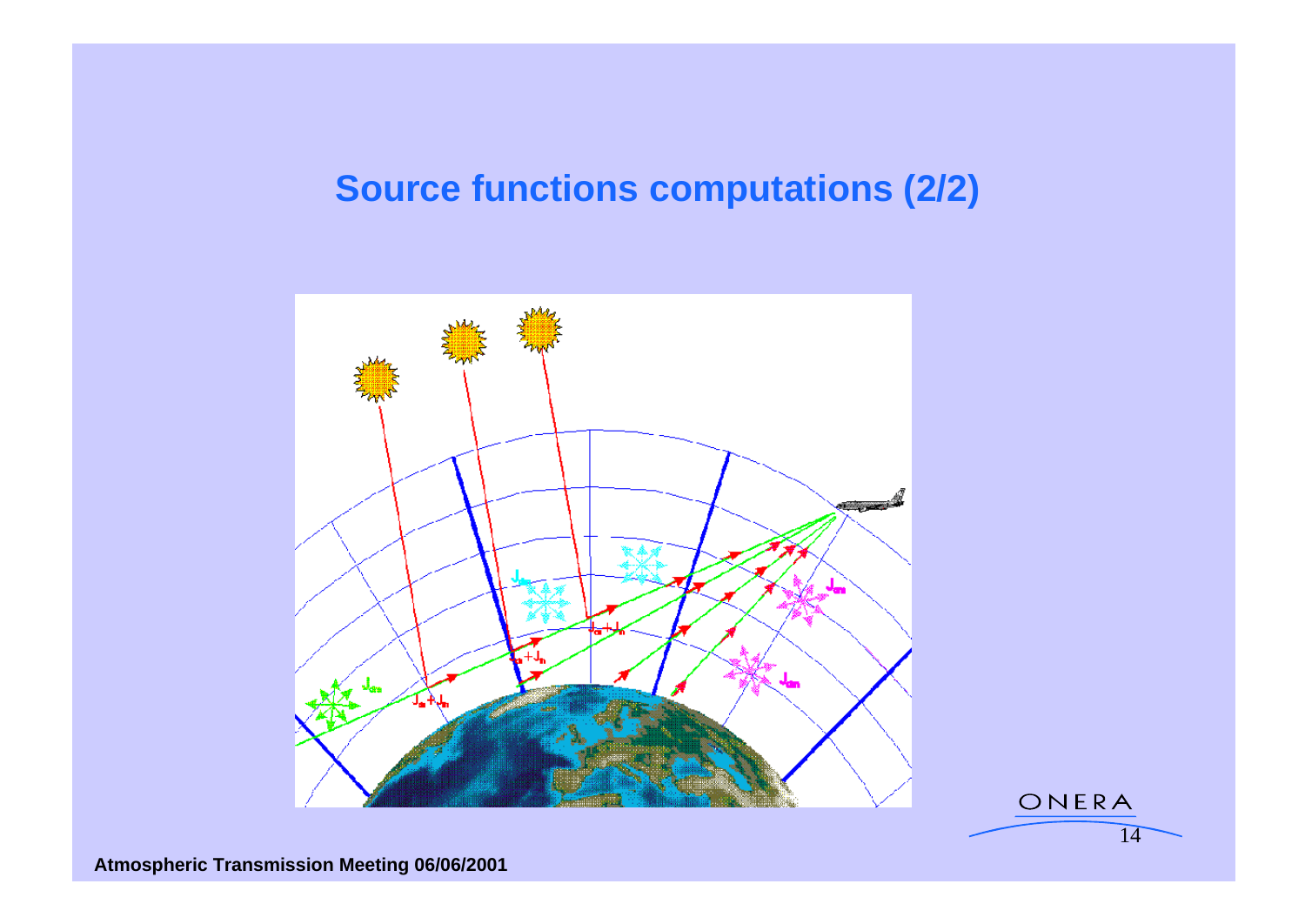# **Ground description (1/2)**

#### • **Geometrie**

- WGS84
- Digital terrain elevation : USGS-GTOPO30 (30 '')
- Shadowing and hidden surfaces : OpenGL routine

#### • **Ground temperature**

– thermal model

#### • **Land-use data base**

– USGS/GLCC + ASTER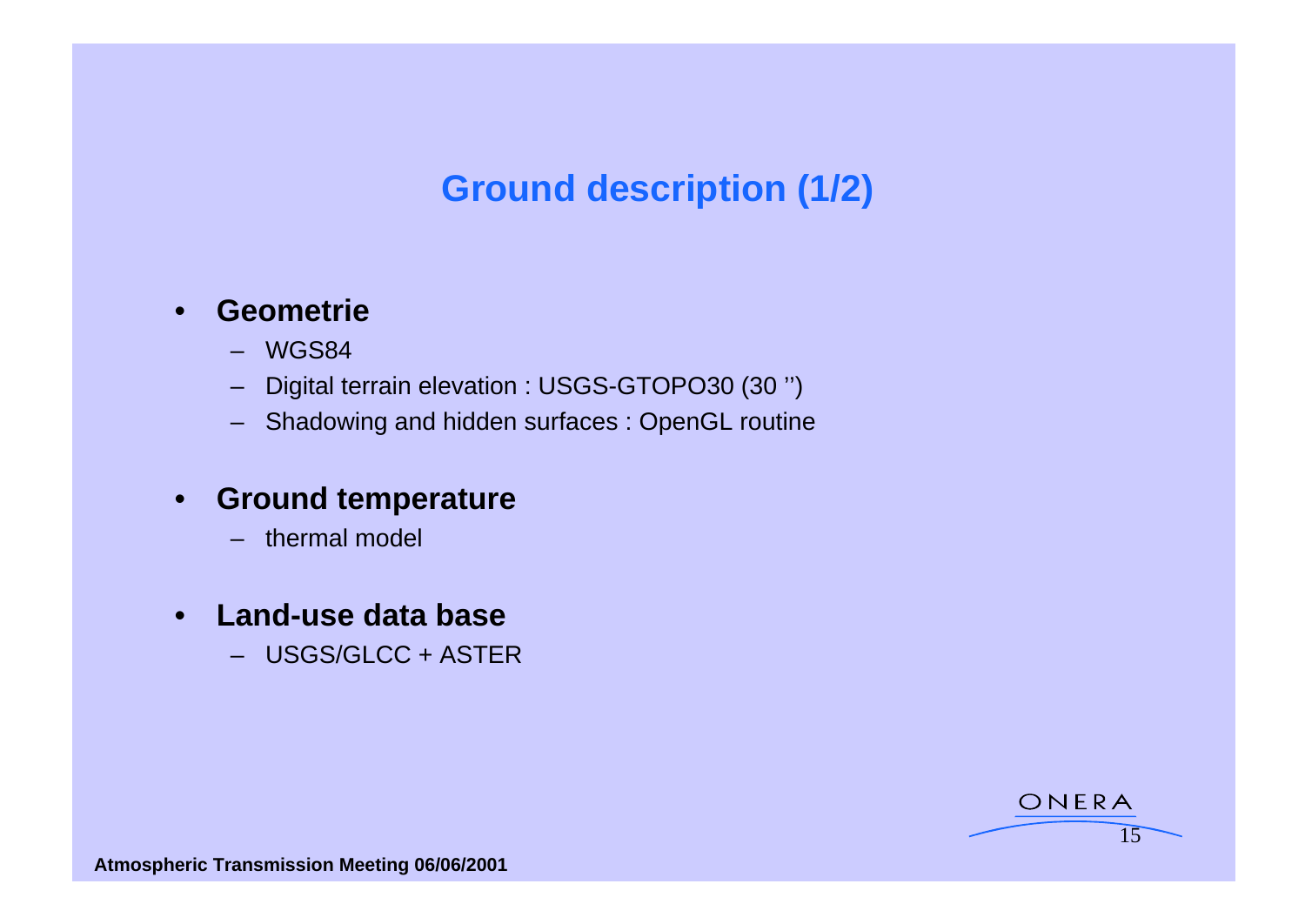### **Ground description (2/2) : Land use data base construction**

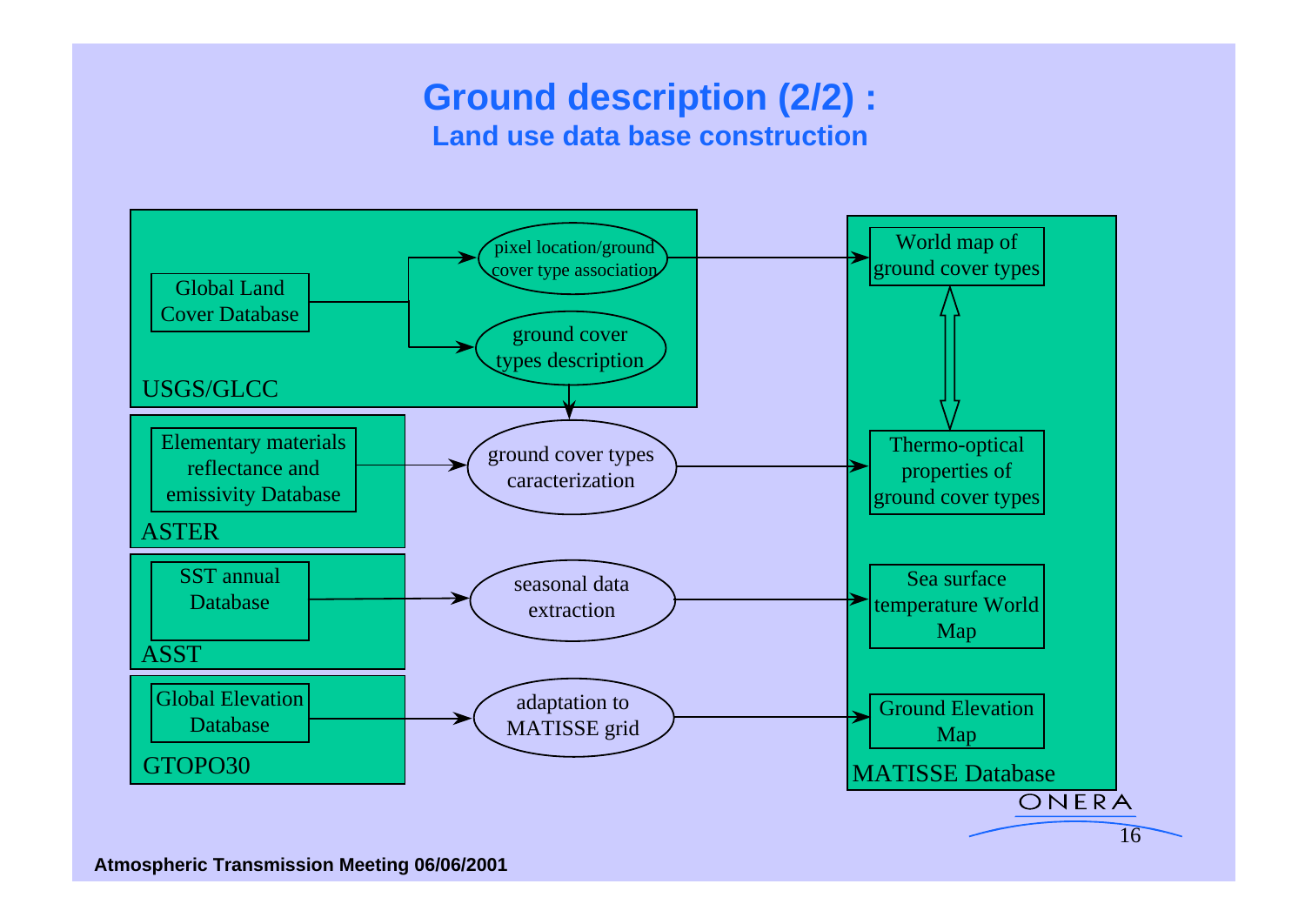### **Cloud description (1/2) : Generation Generation**

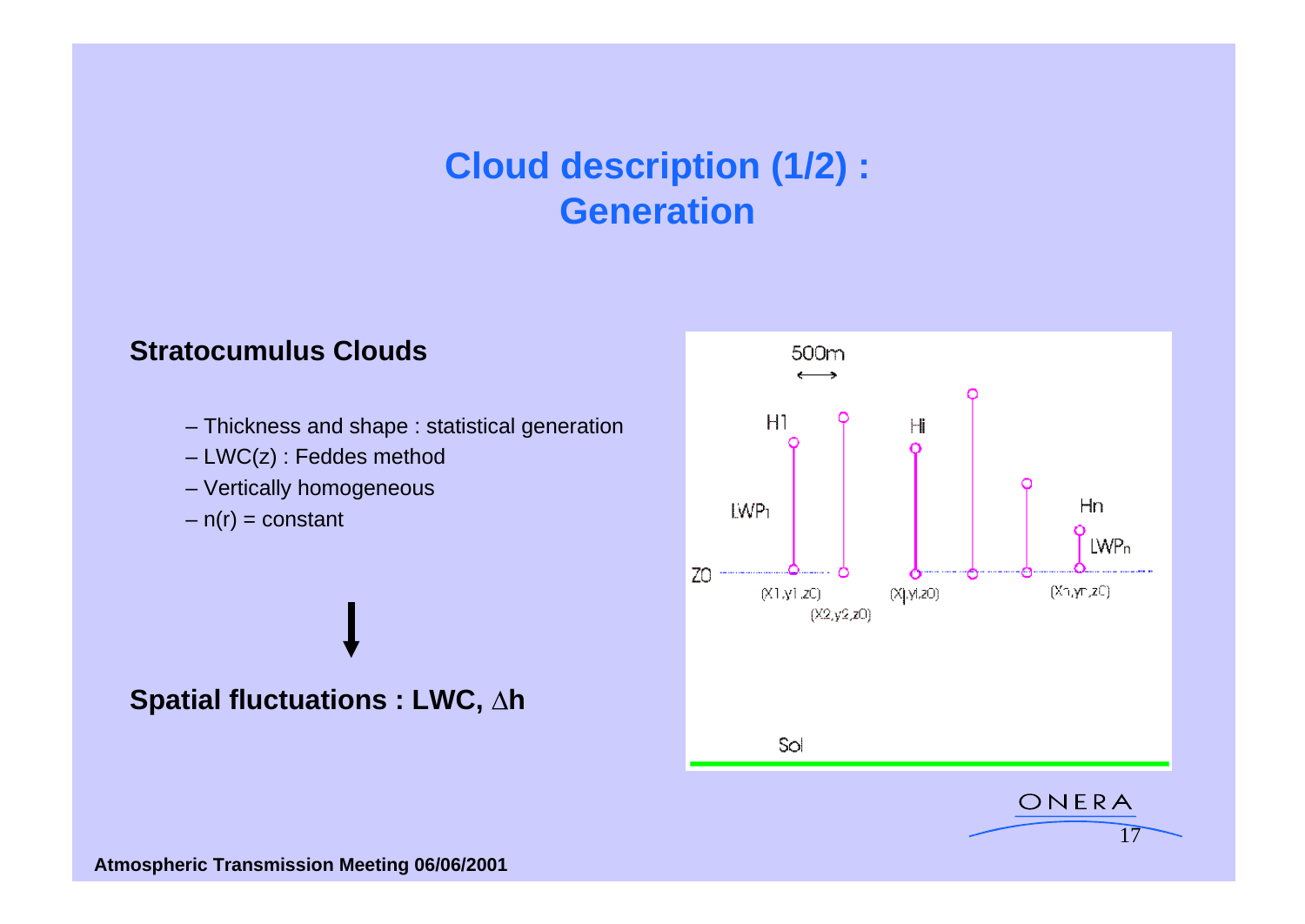# **Cloud description (2/2) : Radiation Radiation**

• **Radiative transfer : IPA + BRDF**

### **Use of RTRN21 (Nakajima)**

- 
- 



### • **Shadowing and hidden surfaces : OpenGL routine**



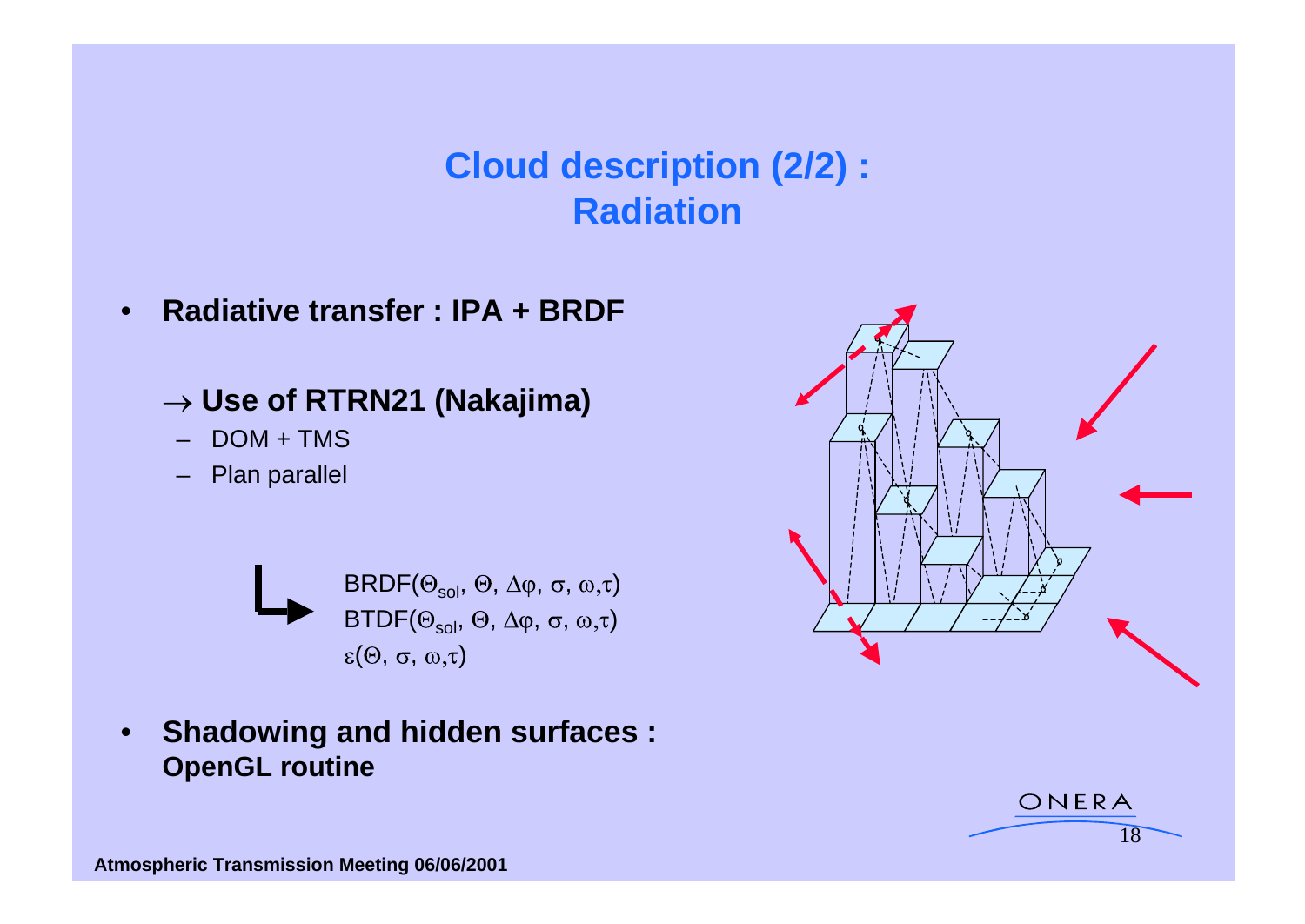# **Target signature transmission Method**

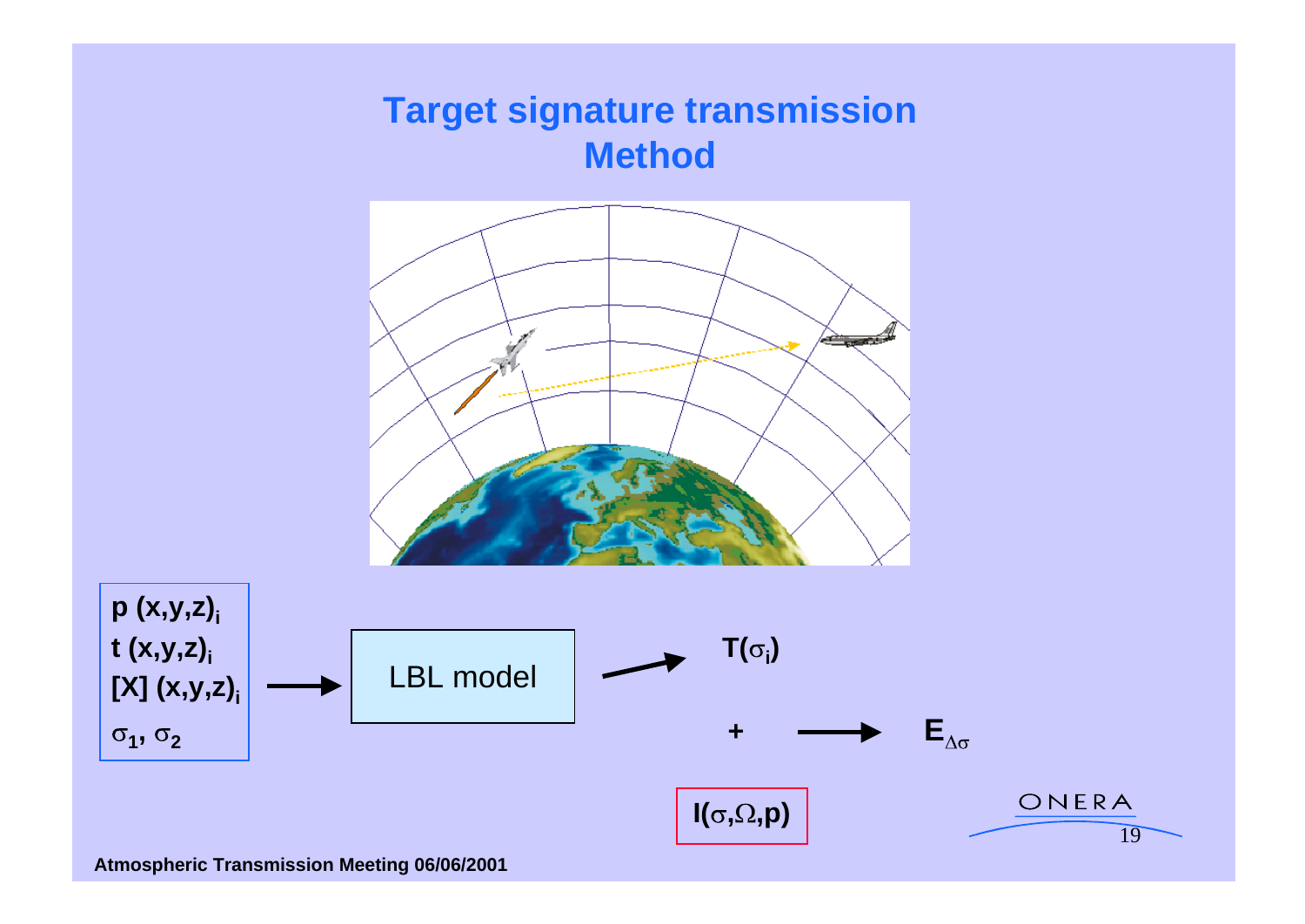# **Target signature transmission Line by Line / FASCOD3 comparisons**

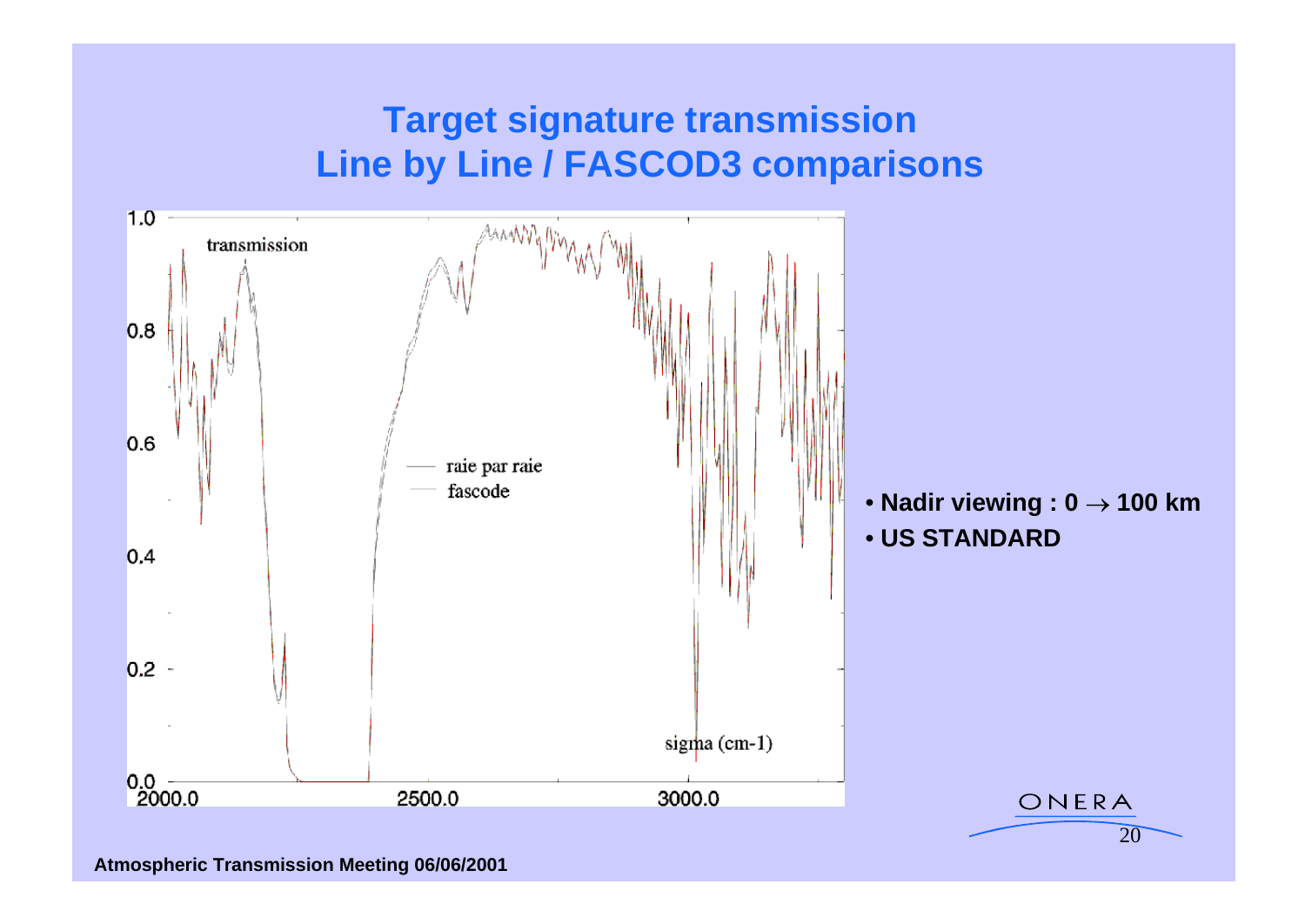### **Language and computer**

- -
	- Routines : C, F90
	- GUI : PV-Waves 6.21
	- Quality approach



#### • **Computer**

- SUN Ultra 80
- 2 processors ULTRA SPARC 450MHZ
- MEMORY : 2 Go
- Disk storage : 40 Go

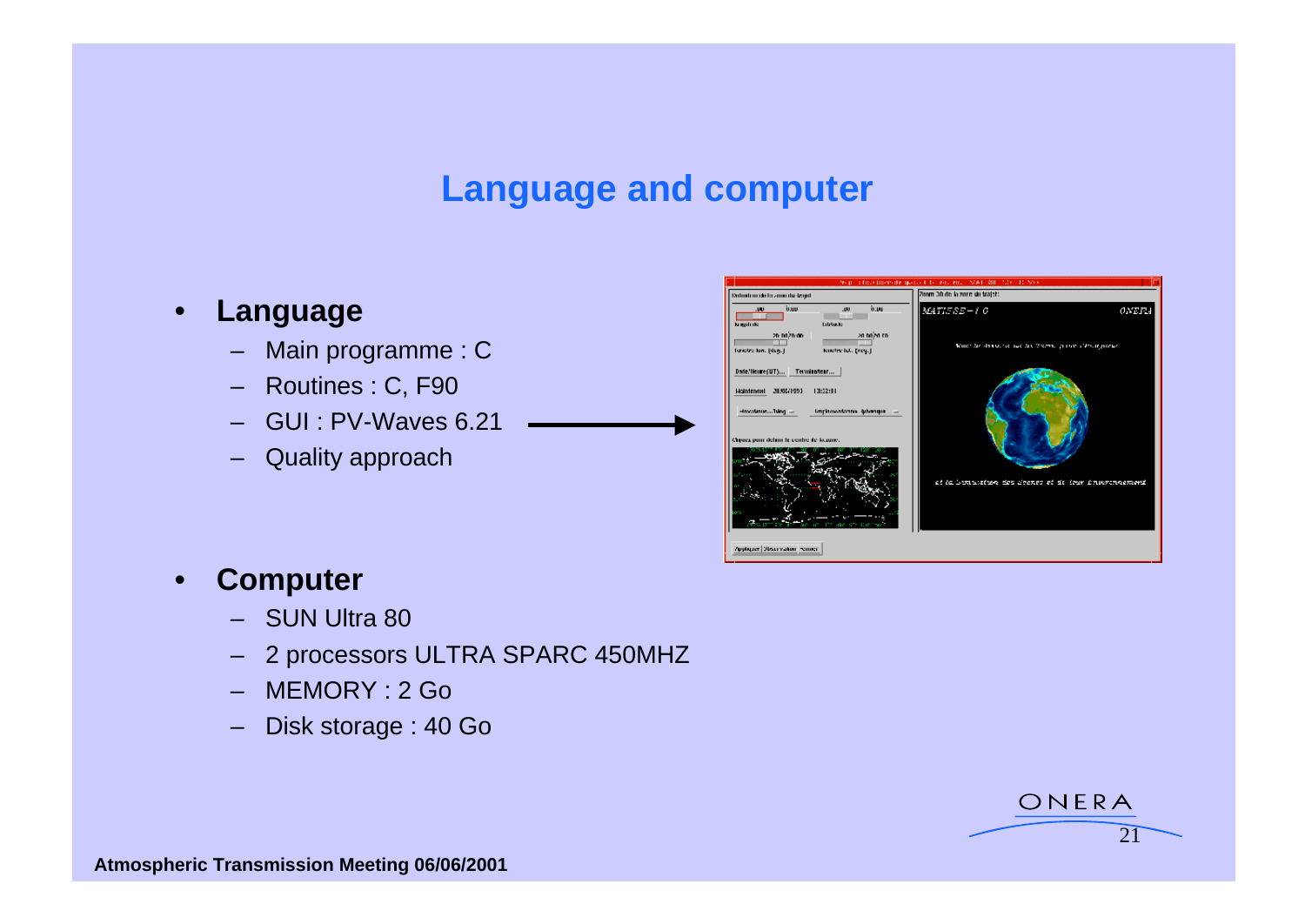### **Secondaries Data Bases**

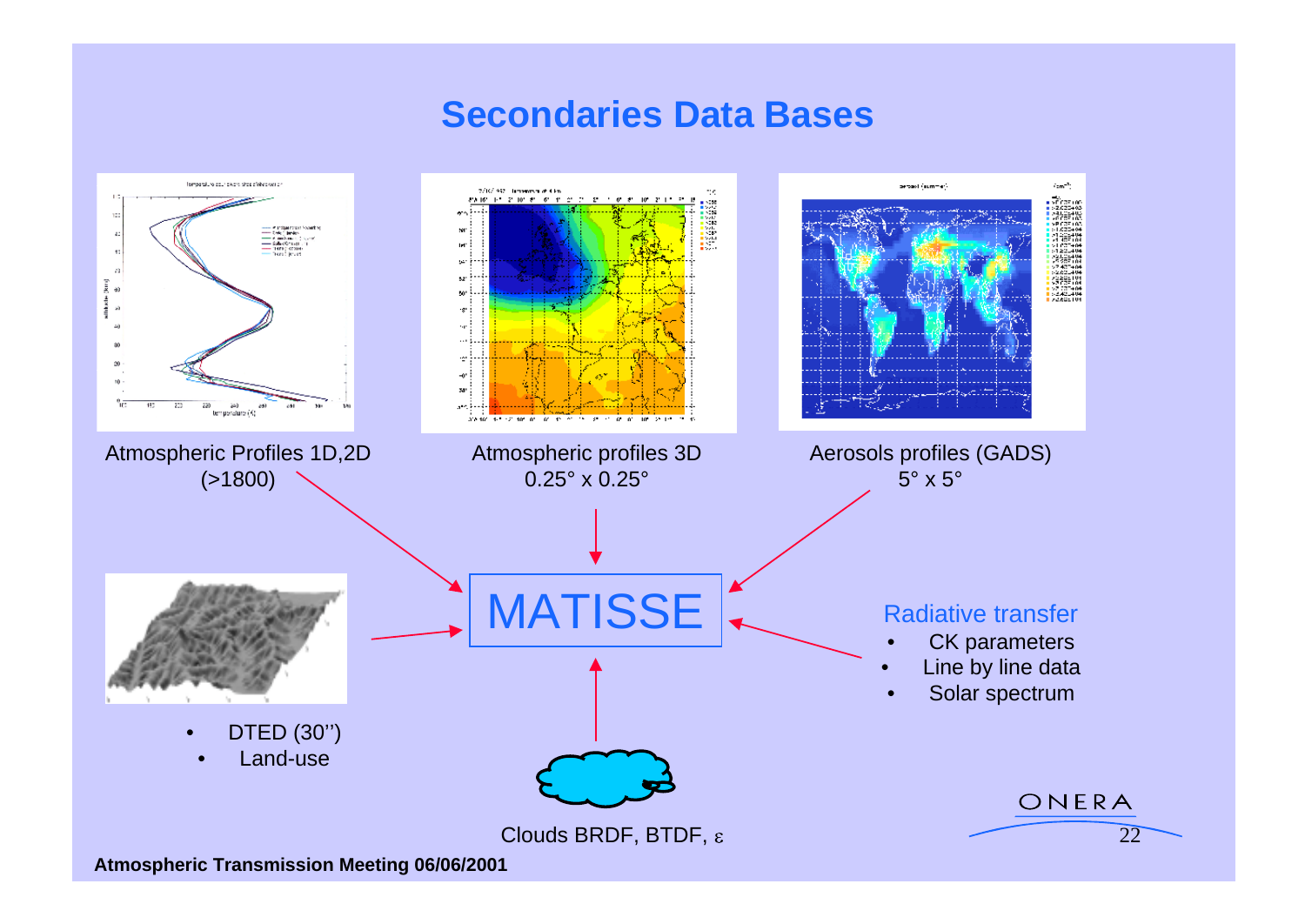### **MATISSE 1.1 : Summary (1/2)**

- **Coherent radiance images**
- **Atmospheric radiative transfer : CK / 3-13µm /**  $\delta\sigma$  **/** $\sigma$  **= 5 cm<sup>-1</sup>**
- **Aerosol + molecule scattering : (DOM for MS)**
- **Atmospheric Spatial Variability for all the LOS**
- Clouds Emission and Scattering : Scu / IPA + (BRDF,  $\varepsilon$ )
- Ground Emission and Reflectance :  $T_{ground}$  + BRDF +  $\varepsilon$

ONERA

23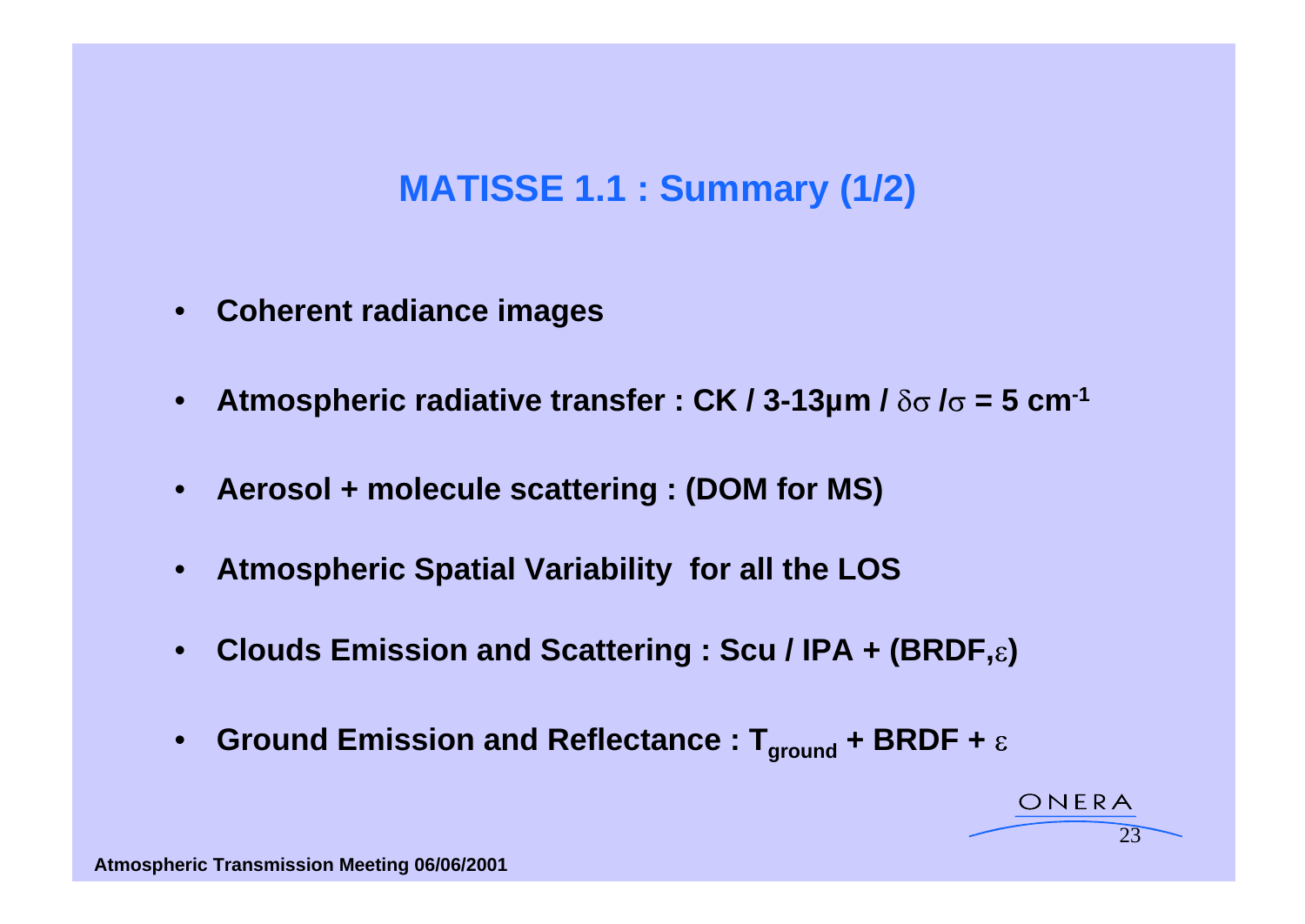# **MATISSE 1.1 : Summary (2/2)**

- **3D Ground (DTED) + cloud shadowing**
- **Target signature propagation**
- **GUI**
- **High resolution spatial Variability**
- **Refraction along only one line of sight**

**Release of MATISSE 1.1 : May 2002**

 $24$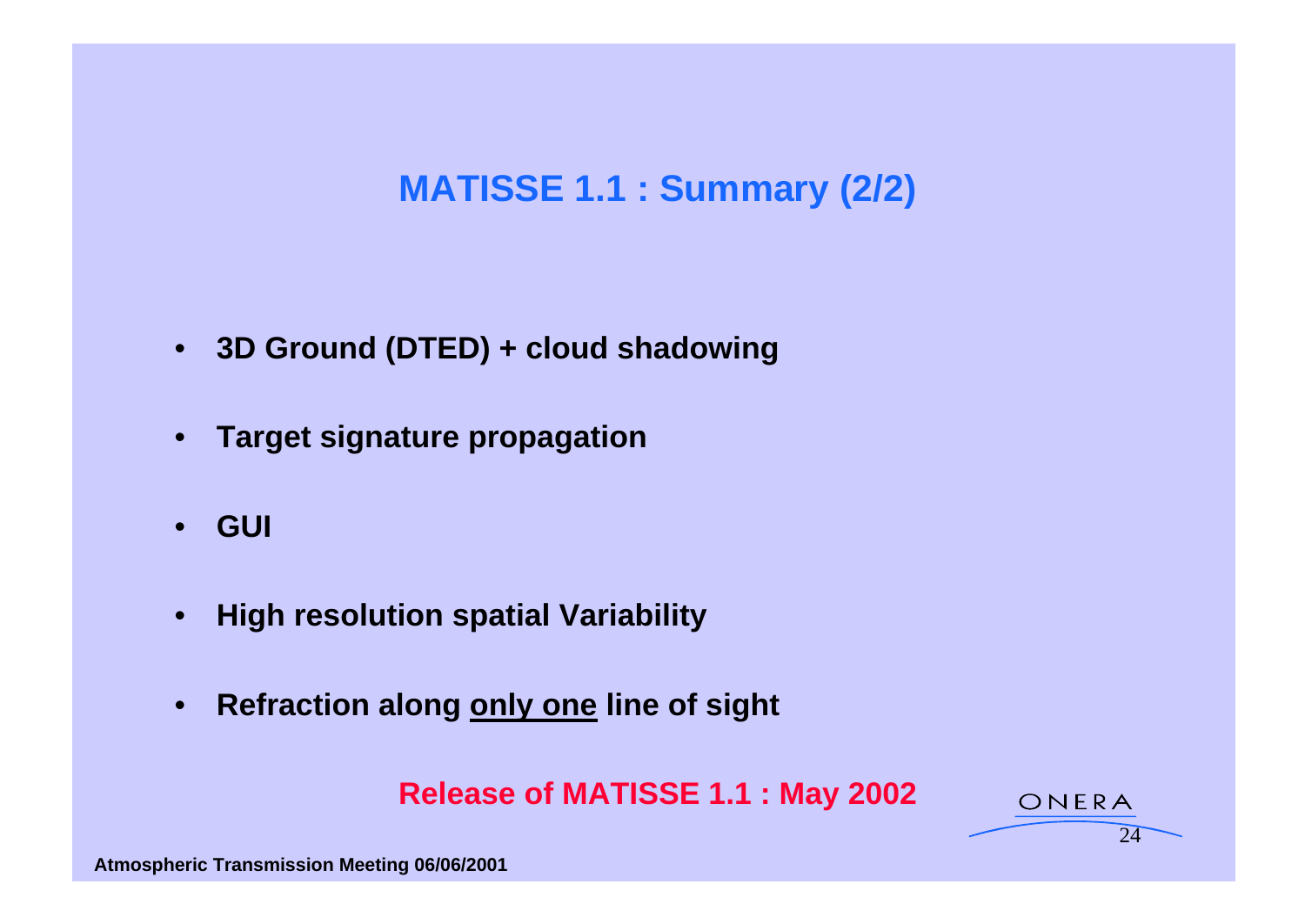### **Future works**

- **Sea surface model**
- **Cirrus clouds**
- **CK 's spectral domain and resolution**
- **Adjacencies effects**
- **NLTE**
- **Refraction for all the LOS in the image**
- **Coupling with high spatial resolution radiative codes**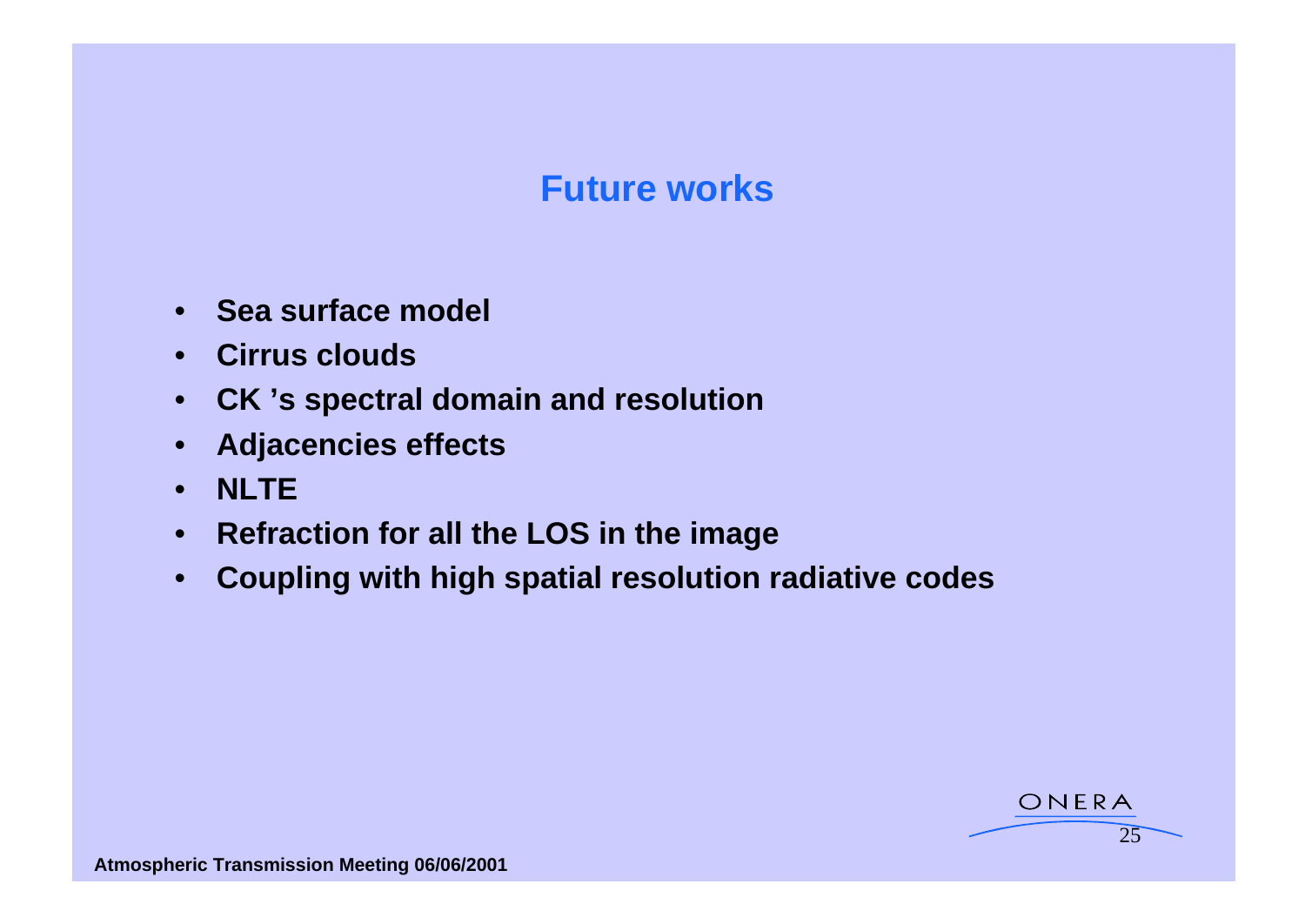# **Group Group Group Contract of the Contract of the Contract of the Contract of the Contract of the Contract of the Contract of the Contract of the Contract of the Contract of the Contract of the Contract of the Contr**

| : Project manager                                                                |
|----------------------------------------------------------------------------------|
| : Development manager, architecture, GUI,                                        |
| <b>OpenGL</b>                                                                    |
| : Geometry, cloud generation, high resolution<br>spatial variability, refraction |
| : Ground thermal model, high resolution spatial<br>variability                   |
| : Atmospheric source function computations                                       |
| : CK development, target signature transmission                                  |
| : Cloud radiative transfer                                                       |
| : Land use data base construction                                                |
|                                                                                  |

### **Matisse 1.1 is sponsored by the 'Délégation Générale de l'Armement'**

 $26$ 

ONERA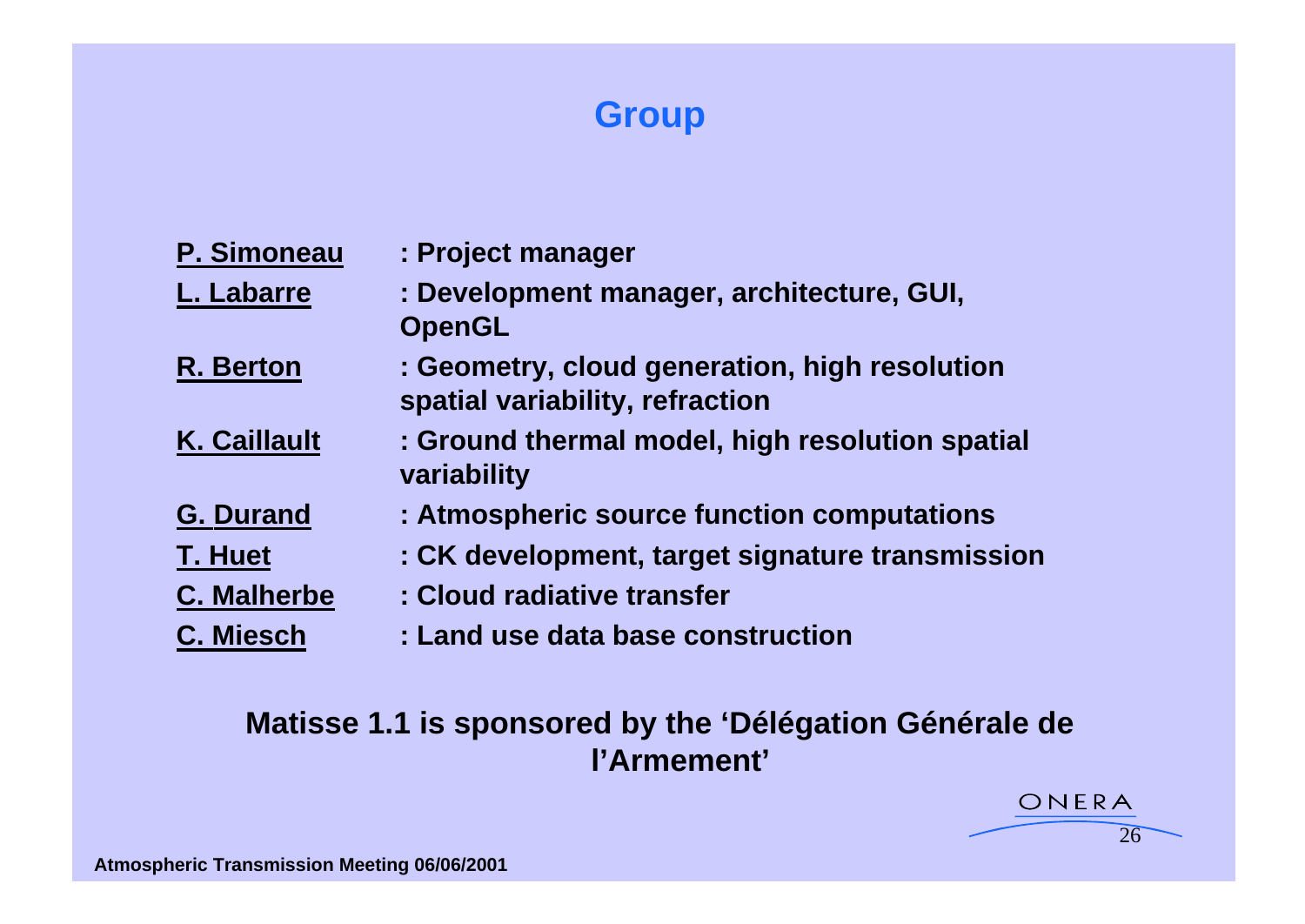### **Multiple scattering source function computation**

 $27$